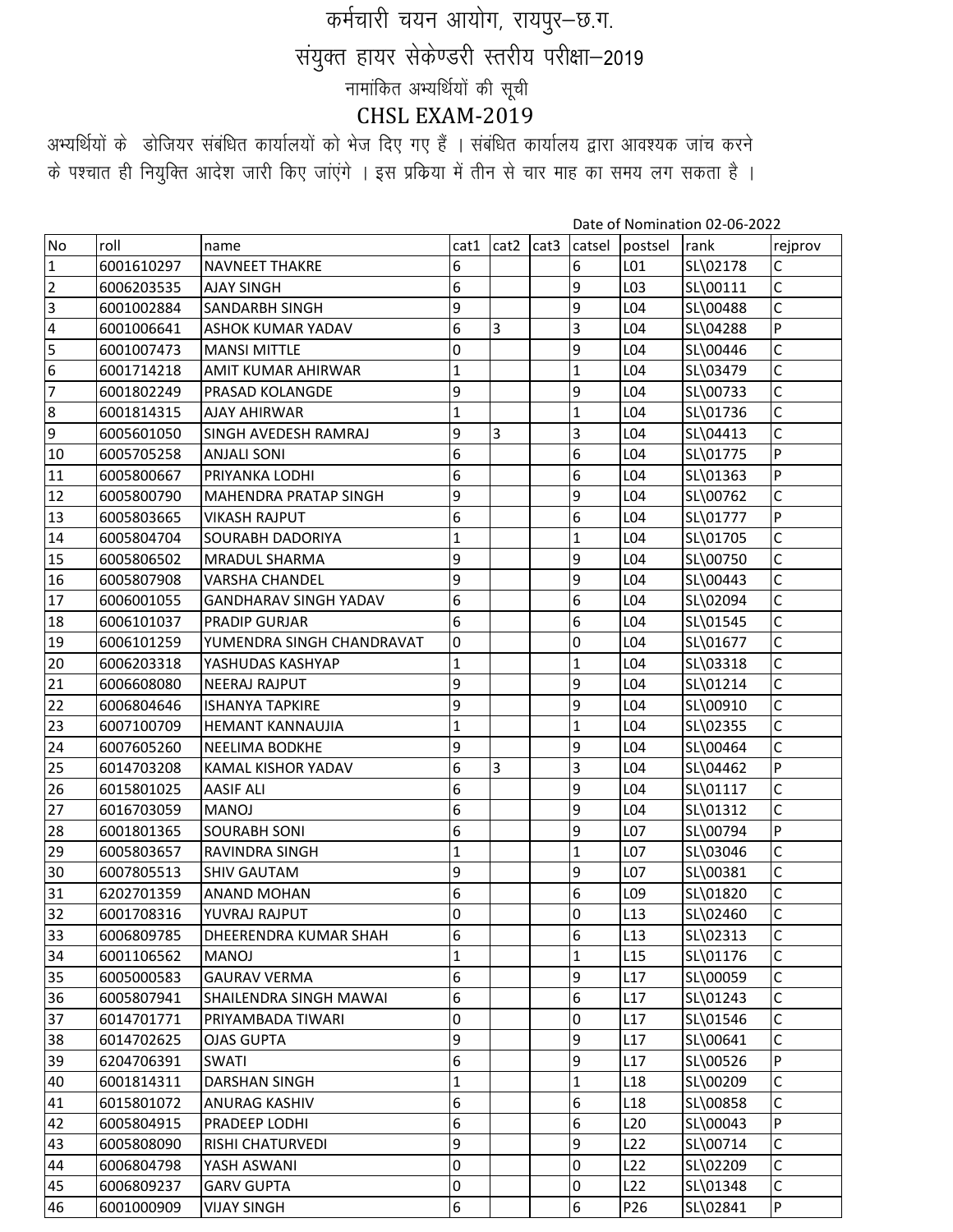| 47  | 6001003747 | <b>AMAN RAI</b>            | 6                |                |                | 9                | P <sub>26</sub> | SL\01171 | IС           |
|-----|------------|----------------------------|------------------|----------------|----------------|------------------|-----------------|----------|--------------|
| 48  | 6001006007 | <b>NARENDRA SHAKYA</b>     | $\mathbf 1$      |                |                | $\mathbf 1$      | P26             | SL\03951 | C            |
| 49  | 6001006977 | <b>VIJAY SINGH KUSHWAH</b> | 9                |                |                | 9                | P26             | SL\02053 | $\mathsf C$  |
| 50  | 6001100010 | <b>HEMA CHOURSIYA</b>      | 6                |                |                | 9                | P26             | SL\02044 | $\mathsf{C}$ |
| 51  | 6001100084 | <b>NEERAJ KUMAR</b>        | 9                | 3              |                | 3                | P26             | SL\04404 | $\mathsf C$  |
| 52  | 6001101654 | BRIJENDRA KUMAR ASATI      | 9                |                |                | 9                | P26             | SL\00398 | C            |
| 53  | 6001103698 | <b>ABHISHEK PATEL</b>      | 6                |                |                | 6                | P26             | SL\02802 | P            |
| 54  | 6001106350 | <b>ANKIT SAHU</b>          | 6                |                |                | 6                | P26             | SL\02884 | $\mathsf C$  |
| 55  | 6001200176 | <b>VIJAY GUPTA</b>         | 9                |                |                | 9                | P26             | SL\00551 | $\mathsf{C}$ |
| 56  | 6001203028 | <b>KAPIL JAIN</b>          | 0                |                |                | 0                | P26             | SL\03314 | С            |
| 57  | 6001203696 | <b>ANIL</b>                | 6                | $\overline{3}$ |                | 3                | P26             | SL\04338 | C            |
| 58  | 6001204852 | <b>UTTAM KUMAR</b>         | 6                |                |                | 6                | P26             | SL\02756 | C            |
| 59  | 6001206083 | <b>ARPIT TIWARI</b>        | 0                |                |                | $\overline{0}$   | P26             | SL\02928 | $\mathsf C$  |
| 60  | 6001400145 | PAWAN KUMAR KHAKRE         | 6                |                | $\overline{7}$ | $\overline{7}$   | P26             | SL\04195 | P            |
| 61  | 6001400231 | <b>SACHIN PANDEY</b>       | 9                |                | 4              | 4                | P26             | SL\03537 | $\mathsf C$  |
| 62  | 6001607633 | <b>AAYUSH JYOTISHI</b>     | 0                |                |                | 0                | P26             | SL\03137 | $\mathsf C$  |
| 63  | 6001609124 | <b>KRATIKA PARASTE</b>     | 2                |                |                | 2                | P26             | SL\04085 | С            |
| 64  | 6001610752 | RANJEET YADAV              | 6                |                |                | 9                | P26             | SL\01977 | P            |
| 65  | 6001611575 | <b>AMIT ARYA</b>           | $\mathbf 1$      |                |                | $\mathbf 1$      | P26             | SL\03176 | $\mathsf C$  |
| 66  | 6001611721 | DHEERAJ SHARMA             | 6                |                |                | 9                | P26             | SL\01592 | C            |
| 67  | 6001613141 | MAHENDRA SINGH CHAUHAN     | $\overline{2}$   | $\overline{3}$ |                | $\overline{3}$   | P26             | SL\04609 | $\mathsf{C}$ |
| 68  | 6001614161 | <b>AMIT RAGHUWANSHI</b>    | 0                |                |                | 0                | P26             | SL\03454 | С            |
| 69  | 6001617007 | PRADEEP KUMAR VARMA        | 6                | $\overline{3}$ |                | 3                | P26             | SL\04553 | $\mathsf C$  |
| 70  | 6001617789 | <b>MANOJ KUMAR SONI</b>    | 6                | $\overline{3}$ |                | $\overline{3}$   | P26             | SL\04653 | $\mathsf C$  |
| 71  | 6001707408 | NAVEEN KUMAR YADAV         | 6                |                |                | 9                | P26             | SL\00555 | $\mathsf C$  |
| 72  | 6001707821 | <b>ANIL</b>                | 6                |                |                | 9                | P26             | SL\01073 | $\mathsf{C}$ |
| 73  | 6001710129 | PRIYANKA SHARMA            | 0                |                |                | 0                | P26             | SL\03416 | С            |
| 74  | 6001713776 | <b>NAND KISHOR RAI</b>     | 6                |                |                | 9                | P26             | SL\01937 | P            |
| 75  | 6001715112 | ROHIT SHARMA               | 9                |                |                | 9                | P26             | SL\01464 | $\mathsf{C}$ |
| 76  | 6001716298 | <b>VIJAY ANAND SOLANKI</b> | $\mathbf 1$      |                |                | $\mathbf{1}$     | P26             | SL\03524 | $\mathsf C$  |
| 77  | 6001716827 | <b>MAYANK MEHTA</b>        | $\mathbf 0$      |                |                | 0                | P26             | SL\02659 | $\mathsf C$  |
| 78  | 6001717158 | AJAY KUMAR PANTHI          | $\vert$ 1        |                |                | 1                | P <sub>26</sub> | SL\03886 | C            |
| 79  | 6001801842 | <b>DEEPAK PARMAR</b>       | 6                |                |                | 6                | P26             | SL\02835 | Ċ            |
| 80  | 6001807275 | <b>ARVIND MEENA</b>        | 6                |                |                | 6                | P26             | SL\01199 | P            |
| 81  | 6001810218 | <b>MAHENDRA PATEEL</b>     | $\mathbf{1}$     |                |                | $\mathbf{1}$     | P26             | SL\03498 | $\mathsf C$  |
| 82  | 6001811261 | SHUBHAM SINGH PARIHAR      | $\boldsymbol{9}$ |                |                | 9                | P26             | SL\01020 | $\mathsf C$  |
| 83  | 6001813736 | <b>MRADUL KUMAR</b>        | $\mathbf{1}$     |                |                | $\mathbf{1}$     | P26             | SL\03532 | $\mathsf C$  |
| 84  | 6001813869 | <b>ASHUTOSH SAHU</b>       | 6                |                |                | 9                | P26             | SL\00873 | C            |
| 85  | 6005000306 | SHIKHA SIHARE              | $6\phantom{a}$   |                |                | 9                | P26             | SL\01515 | P            |
| 86  | 6005001121 | <b>ASHISH GOSWAMI</b>      | 0                |                |                | 9                | P26             | SL\00305 | $\mathsf C$  |
| 87  | 6005001127 | MOHINI GOSWAMI             | 0                |                |                | 0                | P26             | SL\02742 | $\mathsf C$  |
| 88  | 6005100303 | NAVDEEP ASTEYA             | $\mathbf 1$      |                |                | $\mathbf{1}$     | P26             | SL\02769 | C            |
| 89  | 6005102448 | AJAY SINGH KUSHWAH         | 9                | $\overline{3}$ |                | $\overline{3}$   | P26             | SL\04443 | $\mathsf C$  |
| 90  | 6005201065 | SHIVKANT SHARMA            | 9                |                |                | 9                | P26             | SL\01388 | $\mathsf{C}$ |
| 91  | 6005201976 | <b>ANKIT</b>               | 9                |                |                | 9                | P26             | SL\01415 | $\mathsf C$  |
| 92  | 6005400048 | RANJEET GARG               | $\boldsymbol{9}$ |                | 7              | 9                | P26             | SL\00504 | $\mathsf C$  |
| 93  | 6005400101 | <b>MOHIT MANGAL</b>        | 9                |                | 7              | $\overline{7}$   | P26             | SL\03489 | $\mathsf C$  |
| 94  | 6005400440 | <b>KAPIL SHARMA</b>        | $\overline{9}$   |                | 4              | $\overline{4}$   | P26             | SL\04208 | $\mathsf C$  |
| 95  | 6005600007 | <b>ANKUSH KUMAR</b>        | 9                |                | 5              | 5                | P26             | SL\04405 | $\mathsf C$  |
| 96  | 6005602542 | NARENDRA JATAV             | $\mathbf{1}$     |                |                | $\mathbf{1}$     | P26             | SL\03609 | C            |
| 97  | 6005605429 | <b>AMAN LAVANIA</b>        | 9                |                |                | 9                | P26             | SL\02160 | $\mathsf C$  |
| 98  | 6005605516 | <b>SHASHANK GUPTA</b>      | 9                |                |                | 9                | P26             | SL\00705 | $\mathsf C$  |
| 99  | 6005605708 | <b>ABHISHEK TIWARI</b>     | 9                |                |                | 9                | P26             | SL\00145 | Ċ            |
| 100 | 6005606339 | ANJIL MOHAMMAD QURESHI     | $6\phantom{.}6$  |                |                | 9                | P26             | SL\01781 | P            |
| 101 | 6005702528 | RAJBEER SINGH KUSHWAH      | 6                |                |                | 9                | P26             | SL\02163 | $\mathsf C$  |
| 102 | 6005703448 | <b>ANIKANT JAIN</b>        | 0                |                |                | $\boldsymbol{9}$ | P26             | SL\01310 | $\mathsf C$  |
| 103 | 6005703553 | <b>AMAN ASSIYA</b>         | $\mathbf 1$      |                |                | $\mathbf 1$      | P26             | SL\03916 | $\mathsf C$  |
|     | 6005704459 |                            | $\boldsymbol{9}$ | $\overline{3}$ |                | $\overline{3}$   | P26             |          | $\mathsf C$  |
| 104 |            | AWADESH SINGH BHADORIYA    |                  |                |                |                  |                 | SL\04506 |              |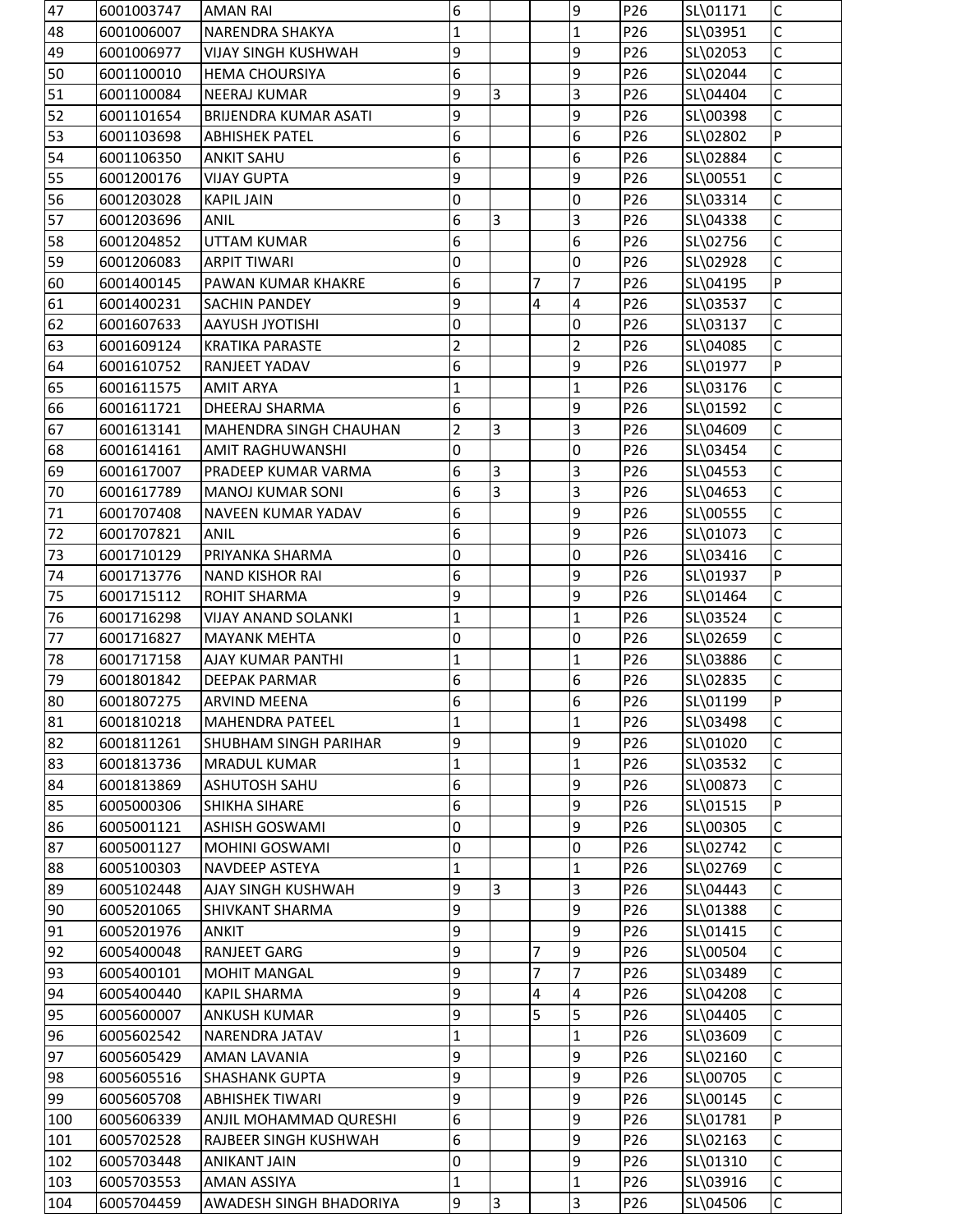| $\mathsf{C}$<br>106<br>0<br>l0<br>P26<br>SL\02983<br>6005704525<br><b>VIPIN SHARMA</b><br>$\mathsf{C}$<br>107<br>0<br>$\overline{0}$<br>P26<br>SL\03035<br>6005704581<br><b>AVINASH KUMAR SINGH</b><br>6<br>$\overline{P}$<br>108<br>6005704901<br><b>PRINCE PAL</b><br>6<br>P26<br>SL\02776<br>6<br>$\mathsf{C}$<br>6<br>P26<br>109<br>6005705043<br><b>SHUBHAM SHIVHARE</b><br>SL\02551<br>6<br>$\mathsf C$<br>110<br>9<br>P26<br>SL\02427<br>6005705057<br><b>SHUBHAM RATHORE</b><br>$\mathsf{C}$<br>9<br>P26<br>SL\01650<br>111<br>6005705626<br><b>BISHAN DIXIT</b><br>0<br>$\mathsf C$<br>112<br>9<br>9<br>P26<br>SL\02306<br>6005705706<br><b>VISHWENDRA SINGH RANA</b><br>$\mathsf C$<br>113<br>0<br>9<br>6005705811<br><b>MAYANK UPADHYAY</b><br>P26<br>SL\01586<br>$\mathsf{C}$<br>9<br>9<br>P26<br>114<br>6005706535<br>SL\00781<br><b>RAJPRIYA SURABHI</b><br>9<br>9<br>115<br>P26<br>Pending<br><b>CFSL</b><br>6005706770<br><b>ROHIT SINGH BUNDELA</b><br>SL\02443<br>9<br>9<br>P26<br>SL\01048<br>C<br>116<br>6005802087<br><b>SAURAV SINGH TOMAR</b><br>$\mathsf{C}$<br>117<br>$\mathbf 1$<br>P26<br>SL\03703<br>6005802415<br>SATENDRA SINGH NARWARIYA<br>1<br>$\mathsf{C}$<br>118<br>6<br>9<br>6005802952<br><b>JULI VERMA</b><br>P26<br>SL\00665<br>$\mathsf{C}$<br>9<br>9<br>119<br>P26<br>SL\00510<br>6005803191<br><b>PRADHUMN SINGH</b><br>6<br>$\mathsf{C}$<br>120<br>6<br>P26<br>6005803615<br>DEVENDRA SINGH VERMA<br>SL\02885<br>$\mathsf{C}$<br>9<br>9<br>121<br>P26<br>SL\02319<br>6005804287<br><b>AMAN SHRIVASTAVA</b><br>6<br>P<br>122<br>9<br>P26<br>SL\01463<br>6005805264<br>RAHUL NARVARIYA<br>$\mathsf{C}$<br>9<br>9<br>123<br>6005806482<br><b>SAJAL SHRIVASTAVA</b><br>P26<br>SL\02157<br>6<br><b>P</b><br>9<br>124<br>P26<br>SL\01866<br>6005806518<br><b>SATYAM VERMA</b><br>9<br>9<br>$\mathsf{C}$<br>125<br>P26<br>SL\01799<br>6005806778<br>HIMANSHU CHAUHAN<br>$\mathsf{C}$<br>126<br>SL\03548<br>6005807747<br>P26<br>VINAY KUMAR SHAKYA<br>1<br>1<br>$\mathsf{C}$<br>127<br>0<br>P26<br>0<br>SL\03127<br>6005808121<br><b>ANKIT SHARMA</b><br>$\mathsf{C}$<br>SL\02994<br>128<br>6006000238<br>RAJA SHARMA<br>0<br>0<br>P26<br>$\mathsf{C}$<br>129<br>9<br>9<br>P26<br>SL\01851<br>6006000482<br><b>SAMARTH JAIN</b><br>$\mathsf{C}$<br>0<br>130<br>l0<br>P26<br>SL\03284<br>6006001041<br><b>ABHAY DWIVEDI</b><br>$\mathsf{C}$<br>131<br>9<br>9<br>P26<br>SL\00402<br>6006002029<br><b>MOHIT KUMAR</b><br>$\mathsf C$<br>9<br>132<br>9<br>P26<br>SL\02155<br>6006002736<br><b>SHIVAM AGRAWAL</b><br>$\mathsf{C}$<br>9<br>SL\01797<br>133<br>6006003811<br><b>SIDDARTH RURIYA</b><br>P26<br>1<br>6<br>$\mathsf{P}$<br>134<br>9<br>P26<br>SL\01505<br>6006004799<br>RADHA KUMARI<br>$\mathsf{C}$<br>135<br>0<br>$\Omega$<br>P26<br>SL\03307<br>6006005120<br><b>DINESH</b><br>P26<br>136<br>6006005385<br>9<br>9<br>SL\01961<br>Iс<br><b>RAKHI CHATURVEDI</b><br>6<br>3<br>3<br>P26<br>P<br>137<br>SL\04585<br>6006104488<br>DHARMPAL SINGH YADAV<br>6<br>$\mathsf{C}$<br>9<br>SL\02495<br>138<br>6006201114<br>P26<br><b>SHYAM PATIDAR</b><br>9<br>9<br>C<br>139<br>SL\01967<br>6006205334<br><b>MANAS GUPTA</b><br>P <sub>26</sub><br>6<br>$\mathsf C$<br>6<br>6006205438<br><b>MAYANK RATHORE</b><br>P26<br>SL\02881<br>140<br>$\mathsf{C}$<br>9<br>9<br>141<br>P26<br>SL\01633<br>6006205978<br><b>ROHIT SINGH TOMAR</b><br>9<br>9<br>$\mathsf{C}$<br>142<br>P26<br>6006205995<br>PULKIT MISHRA<br>SL\02255<br>$\mathsf{C}$<br>143<br>0<br>7<br>7<br>6006400080<br><b>ASHUTOSH SHRIVASTAVA</b><br>P26<br>SL\03650<br>6<br>9<br>C<br>144<br>P26<br>SL\00878<br>6006601117<br>JAIVARDHAN BHAWSAR<br>6<br>${\sf P}$<br>9<br>6006607887<br>P26<br>SL\00285<br>145<br><b>SANDEEP VISHWAKARMA</b><br>6<br>$\mathsf{C}$<br>9<br>146<br>P26<br>SL\00365<br>6006609114<br><b>SHUBHAM TAILOR</b><br>0<br>147<br>P26<br>SL\03184<br>C<br>6006609269<br><b>RINKUSH MITTAL</b><br>0<br>6<br>P<br>148<br>6<br>P26<br>SL\02633<br>6006704280<br><b>HARSH ADMANE</b><br>6<br>$\mathsf C$<br>6<br>149<br>P26<br>SL\02573<br>6006707820<br>JAYANT JAISWAL<br>$\mathsf C$<br>2<br>9<br>SL\01707<br>150<br>6006709981<br><b>VIJAY BUNDELA</b><br>P26<br>6<br>9<br>$\overline{P}$<br>151<br>P26<br>SL\02390<br>6006804231<br><b>SUSHIL KUSHWAH</b><br>6<br>9<br>$\mathsf C$<br>152<br>P26<br>SL\02126<br>6006804518<br><b>ANIRUDDHA RAI</b><br>6<br>9<br>$\overline{P}$<br>153<br>P26<br>SL\02374<br>6006804620<br><b>JITENDRA SINGH LODHI</b><br>9<br>$\mathsf C$<br>154<br>9<br>P26<br>SL\00482<br>6006804902<br>DHIRENDRA CHOUHAN<br>P<br>6<br>SL\01475<br>155<br>9<br>6006808988<br>AARZOO CHOUHAN<br>P26<br>6<br>$\mathsf{C}$<br>9<br>156<br>P26<br>SL\00880<br>6006809062<br><b>VIKAS KUMAR NAHAR</b><br>9<br>9<br>$\mathsf C$<br>157<br>P26<br>SL\01060<br>6006809808<br><b>PIYUSH</b><br>$\mathsf{C}$<br>6<br>3<br>158<br>3<br>P26<br>SL\04623<br>6006811087<br><b>SANJAY SONI</b><br>$\mathsf C$<br>$\mathbf{1}$<br>159<br>P26<br>6007203004<br><b>HARSH ROHIT</b><br>1<br>SL\03185<br>$\mathsf{C}$<br>9<br>$\overline{7}$<br>SL\03806<br>7<br>P26<br>160<br>6007400013<br><b>AKASH MISHRA</b><br>9<br>9<br>$\mathsf C$<br>SL\00499<br>6007600050<br>P26<br>161<br><b>ROHIT RAJPUT</b><br>9<br>$\overline{9}$<br>$\overline{C}$<br>SL\02104<br>162<br>6007600833<br>P26<br><b>ANSHUL JAIN</b> | 105 | 6005704484 | <b>AASHISH AGRAWAL</b> | $\mathbf 0$ |  | 9 | P26 | SL\00579 | $\mathsf{C}$ |  |
|-------------------------------------------------------------------------------------------------------------------------------------------------------------------------------------------------------------------------------------------------------------------------------------------------------------------------------------------------------------------------------------------------------------------------------------------------------------------------------------------------------------------------------------------------------------------------------------------------------------------------------------------------------------------------------------------------------------------------------------------------------------------------------------------------------------------------------------------------------------------------------------------------------------------------------------------------------------------------------------------------------------------------------------------------------------------------------------------------------------------------------------------------------------------------------------------------------------------------------------------------------------------------------------------------------------------------------------------------------------------------------------------------------------------------------------------------------------------------------------------------------------------------------------------------------------------------------------------------------------------------------------------------------------------------------------------------------------------------------------------------------------------------------------------------------------------------------------------------------------------------------------------------------------------------------------------------------------------------------------------------------------------------------------------------------------------------------------------------------------------------------------------------------------------------------------------------------------------------------------------------------------------------------------------------------------------------------------------------------------------------------------------------------------------------------------------------------------------------------------------------------------------------------------------------------------------------------------------------------------------------------------------------------------------------------------------------------------------------------------------------------------------------------------------------------------------------------------------------------------------------------------------------------------------------------------------------------------------------------------------------------------------------------------------------------------------------------------------------------------------------------------------------------------------------------------------------------------------------------------------------------------------------------------------------------------------------------------------------------------------------------------------------------------------------------------------------------------------------------------------------------------------------------------------------------------------------------------------------------------------------------------------------------------------------------------------------------------------------------------------------------------------------------------------------------------------------------------------------------------------------------------------------------------------------------------------------------------------------------------------------------------------------------------------------------------------------------------------------------------------------------------------------------------------------------------------------------------------------------------------------------------------------------------------------------------------------------------------------------------------------------------------------------------------------------------------------------------------------------------------------------------------------------------------------------------------------------------------------------------------------------------------------------------------------------------------------------------------------------------------------------------------------------------------------------------------------------------------------------------------------------------------------------------------------------------------------------------------------------------------------------------------------------------------------------------------------------------------------------------------------------------------------------------------------------------------------------------------------------------------------------------------------------------------------------------------------------------|-----|------------|------------------------|-------------|--|---|-----|----------|--------------|--|
|                                                                                                                                                                                                                                                                                                                                                                                                                                                                                                                                                                                                                                                                                                                                                                                                                                                                                                                                                                                                                                                                                                                                                                                                                                                                                                                                                                                                                                                                                                                                                                                                                                                                                                                                                                                                                                                                                                                                                                                                                                                                                                                                                                                                                                                                                                                                                                                                                                                                                                                                                                                                                                                                                                                                                                                                                                                                                                                                                                                                                                                                                                                                                                                                                                                                                                                                                                                                                                                                                                                                                                                                                                                                                                                                                                                                                                                                                                                                                                                                                                                                                                                                                                                                                                                                                                                                                                                                                                                                                                                                                                                                                                                                                                                                                                                                                                                                                                                                                                                                                                                                                                                                                                                                                                                                                                                                     |     |            |                        |             |  |   |     |          |              |  |
|                                                                                                                                                                                                                                                                                                                                                                                                                                                                                                                                                                                                                                                                                                                                                                                                                                                                                                                                                                                                                                                                                                                                                                                                                                                                                                                                                                                                                                                                                                                                                                                                                                                                                                                                                                                                                                                                                                                                                                                                                                                                                                                                                                                                                                                                                                                                                                                                                                                                                                                                                                                                                                                                                                                                                                                                                                                                                                                                                                                                                                                                                                                                                                                                                                                                                                                                                                                                                                                                                                                                                                                                                                                                                                                                                                                                                                                                                                                                                                                                                                                                                                                                                                                                                                                                                                                                                                                                                                                                                                                                                                                                                                                                                                                                                                                                                                                                                                                                                                                                                                                                                                                                                                                                                                                                                                                                     |     |            |                        |             |  |   |     |          |              |  |
|                                                                                                                                                                                                                                                                                                                                                                                                                                                                                                                                                                                                                                                                                                                                                                                                                                                                                                                                                                                                                                                                                                                                                                                                                                                                                                                                                                                                                                                                                                                                                                                                                                                                                                                                                                                                                                                                                                                                                                                                                                                                                                                                                                                                                                                                                                                                                                                                                                                                                                                                                                                                                                                                                                                                                                                                                                                                                                                                                                                                                                                                                                                                                                                                                                                                                                                                                                                                                                                                                                                                                                                                                                                                                                                                                                                                                                                                                                                                                                                                                                                                                                                                                                                                                                                                                                                                                                                                                                                                                                                                                                                                                                                                                                                                                                                                                                                                                                                                                                                                                                                                                                                                                                                                                                                                                                                                     |     |            |                        |             |  |   |     |          |              |  |
|                                                                                                                                                                                                                                                                                                                                                                                                                                                                                                                                                                                                                                                                                                                                                                                                                                                                                                                                                                                                                                                                                                                                                                                                                                                                                                                                                                                                                                                                                                                                                                                                                                                                                                                                                                                                                                                                                                                                                                                                                                                                                                                                                                                                                                                                                                                                                                                                                                                                                                                                                                                                                                                                                                                                                                                                                                                                                                                                                                                                                                                                                                                                                                                                                                                                                                                                                                                                                                                                                                                                                                                                                                                                                                                                                                                                                                                                                                                                                                                                                                                                                                                                                                                                                                                                                                                                                                                                                                                                                                                                                                                                                                                                                                                                                                                                                                                                                                                                                                                                                                                                                                                                                                                                                                                                                                                                     |     |            |                        |             |  |   |     |          |              |  |
|                                                                                                                                                                                                                                                                                                                                                                                                                                                                                                                                                                                                                                                                                                                                                                                                                                                                                                                                                                                                                                                                                                                                                                                                                                                                                                                                                                                                                                                                                                                                                                                                                                                                                                                                                                                                                                                                                                                                                                                                                                                                                                                                                                                                                                                                                                                                                                                                                                                                                                                                                                                                                                                                                                                                                                                                                                                                                                                                                                                                                                                                                                                                                                                                                                                                                                                                                                                                                                                                                                                                                                                                                                                                                                                                                                                                                                                                                                                                                                                                                                                                                                                                                                                                                                                                                                                                                                                                                                                                                                                                                                                                                                                                                                                                                                                                                                                                                                                                                                                                                                                                                                                                                                                                                                                                                                                                     |     |            |                        |             |  |   |     |          |              |  |
|                                                                                                                                                                                                                                                                                                                                                                                                                                                                                                                                                                                                                                                                                                                                                                                                                                                                                                                                                                                                                                                                                                                                                                                                                                                                                                                                                                                                                                                                                                                                                                                                                                                                                                                                                                                                                                                                                                                                                                                                                                                                                                                                                                                                                                                                                                                                                                                                                                                                                                                                                                                                                                                                                                                                                                                                                                                                                                                                                                                                                                                                                                                                                                                                                                                                                                                                                                                                                                                                                                                                                                                                                                                                                                                                                                                                                                                                                                                                                                                                                                                                                                                                                                                                                                                                                                                                                                                                                                                                                                                                                                                                                                                                                                                                                                                                                                                                                                                                                                                                                                                                                                                                                                                                                                                                                                                                     |     |            |                        |             |  |   |     |          |              |  |
|                                                                                                                                                                                                                                                                                                                                                                                                                                                                                                                                                                                                                                                                                                                                                                                                                                                                                                                                                                                                                                                                                                                                                                                                                                                                                                                                                                                                                                                                                                                                                                                                                                                                                                                                                                                                                                                                                                                                                                                                                                                                                                                                                                                                                                                                                                                                                                                                                                                                                                                                                                                                                                                                                                                                                                                                                                                                                                                                                                                                                                                                                                                                                                                                                                                                                                                                                                                                                                                                                                                                                                                                                                                                                                                                                                                                                                                                                                                                                                                                                                                                                                                                                                                                                                                                                                                                                                                                                                                                                                                                                                                                                                                                                                                                                                                                                                                                                                                                                                                                                                                                                                                                                                                                                                                                                                                                     |     |            |                        |             |  |   |     |          |              |  |
|                                                                                                                                                                                                                                                                                                                                                                                                                                                                                                                                                                                                                                                                                                                                                                                                                                                                                                                                                                                                                                                                                                                                                                                                                                                                                                                                                                                                                                                                                                                                                                                                                                                                                                                                                                                                                                                                                                                                                                                                                                                                                                                                                                                                                                                                                                                                                                                                                                                                                                                                                                                                                                                                                                                                                                                                                                                                                                                                                                                                                                                                                                                                                                                                                                                                                                                                                                                                                                                                                                                                                                                                                                                                                                                                                                                                                                                                                                                                                                                                                                                                                                                                                                                                                                                                                                                                                                                                                                                                                                                                                                                                                                                                                                                                                                                                                                                                                                                                                                                                                                                                                                                                                                                                                                                                                                                                     |     |            |                        |             |  |   |     |          |              |  |
|                                                                                                                                                                                                                                                                                                                                                                                                                                                                                                                                                                                                                                                                                                                                                                                                                                                                                                                                                                                                                                                                                                                                                                                                                                                                                                                                                                                                                                                                                                                                                                                                                                                                                                                                                                                                                                                                                                                                                                                                                                                                                                                                                                                                                                                                                                                                                                                                                                                                                                                                                                                                                                                                                                                                                                                                                                                                                                                                                                                                                                                                                                                                                                                                                                                                                                                                                                                                                                                                                                                                                                                                                                                                                                                                                                                                                                                                                                                                                                                                                                                                                                                                                                                                                                                                                                                                                                                                                                                                                                                                                                                                                                                                                                                                                                                                                                                                                                                                                                                                                                                                                                                                                                                                                                                                                                                                     |     |            |                        |             |  |   |     |          |              |  |
|                                                                                                                                                                                                                                                                                                                                                                                                                                                                                                                                                                                                                                                                                                                                                                                                                                                                                                                                                                                                                                                                                                                                                                                                                                                                                                                                                                                                                                                                                                                                                                                                                                                                                                                                                                                                                                                                                                                                                                                                                                                                                                                                                                                                                                                                                                                                                                                                                                                                                                                                                                                                                                                                                                                                                                                                                                                                                                                                                                                                                                                                                                                                                                                                                                                                                                                                                                                                                                                                                                                                                                                                                                                                                                                                                                                                                                                                                                                                                                                                                                                                                                                                                                                                                                                                                                                                                                                                                                                                                                                                                                                                                                                                                                                                                                                                                                                                                                                                                                                                                                                                                                                                                                                                                                                                                                                                     |     |            |                        |             |  |   |     |          |              |  |
|                                                                                                                                                                                                                                                                                                                                                                                                                                                                                                                                                                                                                                                                                                                                                                                                                                                                                                                                                                                                                                                                                                                                                                                                                                                                                                                                                                                                                                                                                                                                                                                                                                                                                                                                                                                                                                                                                                                                                                                                                                                                                                                                                                                                                                                                                                                                                                                                                                                                                                                                                                                                                                                                                                                                                                                                                                                                                                                                                                                                                                                                                                                                                                                                                                                                                                                                                                                                                                                                                                                                                                                                                                                                                                                                                                                                                                                                                                                                                                                                                                                                                                                                                                                                                                                                                                                                                                                                                                                                                                                                                                                                                                                                                                                                                                                                                                                                                                                                                                                                                                                                                                                                                                                                                                                                                                                                     |     |            |                        |             |  |   |     |          |              |  |
|                                                                                                                                                                                                                                                                                                                                                                                                                                                                                                                                                                                                                                                                                                                                                                                                                                                                                                                                                                                                                                                                                                                                                                                                                                                                                                                                                                                                                                                                                                                                                                                                                                                                                                                                                                                                                                                                                                                                                                                                                                                                                                                                                                                                                                                                                                                                                                                                                                                                                                                                                                                                                                                                                                                                                                                                                                                                                                                                                                                                                                                                                                                                                                                                                                                                                                                                                                                                                                                                                                                                                                                                                                                                                                                                                                                                                                                                                                                                                                                                                                                                                                                                                                                                                                                                                                                                                                                                                                                                                                                                                                                                                                                                                                                                                                                                                                                                                                                                                                                                                                                                                                                                                                                                                                                                                                                                     |     |            |                        |             |  |   |     |          |              |  |
|                                                                                                                                                                                                                                                                                                                                                                                                                                                                                                                                                                                                                                                                                                                                                                                                                                                                                                                                                                                                                                                                                                                                                                                                                                                                                                                                                                                                                                                                                                                                                                                                                                                                                                                                                                                                                                                                                                                                                                                                                                                                                                                                                                                                                                                                                                                                                                                                                                                                                                                                                                                                                                                                                                                                                                                                                                                                                                                                                                                                                                                                                                                                                                                                                                                                                                                                                                                                                                                                                                                                                                                                                                                                                                                                                                                                                                                                                                                                                                                                                                                                                                                                                                                                                                                                                                                                                                                                                                                                                                                                                                                                                                                                                                                                                                                                                                                                                                                                                                                                                                                                                                                                                                                                                                                                                                                                     |     |            |                        |             |  |   |     |          |              |  |
|                                                                                                                                                                                                                                                                                                                                                                                                                                                                                                                                                                                                                                                                                                                                                                                                                                                                                                                                                                                                                                                                                                                                                                                                                                                                                                                                                                                                                                                                                                                                                                                                                                                                                                                                                                                                                                                                                                                                                                                                                                                                                                                                                                                                                                                                                                                                                                                                                                                                                                                                                                                                                                                                                                                                                                                                                                                                                                                                                                                                                                                                                                                                                                                                                                                                                                                                                                                                                                                                                                                                                                                                                                                                                                                                                                                                                                                                                                                                                                                                                                                                                                                                                                                                                                                                                                                                                                                                                                                                                                                                                                                                                                                                                                                                                                                                                                                                                                                                                                                                                                                                                                                                                                                                                                                                                                                                     |     |            |                        |             |  |   |     |          |              |  |
|                                                                                                                                                                                                                                                                                                                                                                                                                                                                                                                                                                                                                                                                                                                                                                                                                                                                                                                                                                                                                                                                                                                                                                                                                                                                                                                                                                                                                                                                                                                                                                                                                                                                                                                                                                                                                                                                                                                                                                                                                                                                                                                                                                                                                                                                                                                                                                                                                                                                                                                                                                                                                                                                                                                                                                                                                                                                                                                                                                                                                                                                                                                                                                                                                                                                                                                                                                                                                                                                                                                                                                                                                                                                                                                                                                                                                                                                                                                                                                                                                                                                                                                                                                                                                                                                                                                                                                                                                                                                                                                                                                                                                                                                                                                                                                                                                                                                                                                                                                                                                                                                                                                                                                                                                                                                                                                                     |     |            |                        |             |  |   |     |          |              |  |
|                                                                                                                                                                                                                                                                                                                                                                                                                                                                                                                                                                                                                                                                                                                                                                                                                                                                                                                                                                                                                                                                                                                                                                                                                                                                                                                                                                                                                                                                                                                                                                                                                                                                                                                                                                                                                                                                                                                                                                                                                                                                                                                                                                                                                                                                                                                                                                                                                                                                                                                                                                                                                                                                                                                                                                                                                                                                                                                                                                                                                                                                                                                                                                                                                                                                                                                                                                                                                                                                                                                                                                                                                                                                                                                                                                                                                                                                                                                                                                                                                                                                                                                                                                                                                                                                                                                                                                                                                                                                                                                                                                                                                                                                                                                                                                                                                                                                                                                                                                                                                                                                                                                                                                                                                                                                                                                                     |     |            |                        |             |  |   |     |          |              |  |
|                                                                                                                                                                                                                                                                                                                                                                                                                                                                                                                                                                                                                                                                                                                                                                                                                                                                                                                                                                                                                                                                                                                                                                                                                                                                                                                                                                                                                                                                                                                                                                                                                                                                                                                                                                                                                                                                                                                                                                                                                                                                                                                                                                                                                                                                                                                                                                                                                                                                                                                                                                                                                                                                                                                                                                                                                                                                                                                                                                                                                                                                                                                                                                                                                                                                                                                                                                                                                                                                                                                                                                                                                                                                                                                                                                                                                                                                                                                                                                                                                                                                                                                                                                                                                                                                                                                                                                                                                                                                                                                                                                                                                                                                                                                                                                                                                                                                                                                                                                                                                                                                                                                                                                                                                                                                                                                                     |     |            |                        |             |  |   |     |          |              |  |
|                                                                                                                                                                                                                                                                                                                                                                                                                                                                                                                                                                                                                                                                                                                                                                                                                                                                                                                                                                                                                                                                                                                                                                                                                                                                                                                                                                                                                                                                                                                                                                                                                                                                                                                                                                                                                                                                                                                                                                                                                                                                                                                                                                                                                                                                                                                                                                                                                                                                                                                                                                                                                                                                                                                                                                                                                                                                                                                                                                                                                                                                                                                                                                                                                                                                                                                                                                                                                                                                                                                                                                                                                                                                                                                                                                                                                                                                                                                                                                                                                                                                                                                                                                                                                                                                                                                                                                                                                                                                                                                                                                                                                                                                                                                                                                                                                                                                                                                                                                                                                                                                                                                                                                                                                                                                                                                                     |     |            |                        |             |  |   |     |          |              |  |
|                                                                                                                                                                                                                                                                                                                                                                                                                                                                                                                                                                                                                                                                                                                                                                                                                                                                                                                                                                                                                                                                                                                                                                                                                                                                                                                                                                                                                                                                                                                                                                                                                                                                                                                                                                                                                                                                                                                                                                                                                                                                                                                                                                                                                                                                                                                                                                                                                                                                                                                                                                                                                                                                                                                                                                                                                                                                                                                                                                                                                                                                                                                                                                                                                                                                                                                                                                                                                                                                                                                                                                                                                                                                                                                                                                                                                                                                                                                                                                                                                                                                                                                                                                                                                                                                                                                                                                                                                                                                                                                                                                                                                                                                                                                                                                                                                                                                                                                                                                                                                                                                                                                                                                                                                                                                                                                                     |     |            |                        |             |  |   |     |          |              |  |
|                                                                                                                                                                                                                                                                                                                                                                                                                                                                                                                                                                                                                                                                                                                                                                                                                                                                                                                                                                                                                                                                                                                                                                                                                                                                                                                                                                                                                                                                                                                                                                                                                                                                                                                                                                                                                                                                                                                                                                                                                                                                                                                                                                                                                                                                                                                                                                                                                                                                                                                                                                                                                                                                                                                                                                                                                                                                                                                                                                                                                                                                                                                                                                                                                                                                                                                                                                                                                                                                                                                                                                                                                                                                                                                                                                                                                                                                                                                                                                                                                                                                                                                                                                                                                                                                                                                                                                                                                                                                                                                                                                                                                                                                                                                                                                                                                                                                                                                                                                                                                                                                                                                                                                                                                                                                                                                                     |     |            |                        |             |  |   |     |          |              |  |
|                                                                                                                                                                                                                                                                                                                                                                                                                                                                                                                                                                                                                                                                                                                                                                                                                                                                                                                                                                                                                                                                                                                                                                                                                                                                                                                                                                                                                                                                                                                                                                                                                                                                                                                                                                                                                                                                                                                                                                                                                                                                                                                                                                                                                                                                                                                                                                                                                                                                                                                                                                                                                                                                                                                                                                                                                                                                                                                                                                                                                                                                                                                                                                                                                                                                                                                                                                                                                                                                                                                                                                                                                                                                                                                                                                                                                                                                                                                                                                                                                                                                                                                                                                                                                                                                                                                                                                                                                                                                                                                                                                                                                                                                                                                                                                                                                                                                                                                                                                                                                                                                                                                                                                                                                                                                                                                                     |     |            |                        |             |  |   |     |          |              |  |
|                                                                                                                                                                                                                                                                                                                                                                                                                                                                                                                                                                                                                                                                                                                                                                                                                                                                                                                                                                                                                                                                                                                                                                                                                                                                                                                                                                                                                                                                                                                                                                                                                                                                                                                                                                                                                                                                                                                                                                                                                                                                                                                                                                                                                                                                                                                                                                                                                                                                                                                                                                                                                                                                                                                                                                                                                                                                                                                                                                                                                                                                                                                                                                                                                                                                                                                                                                                                                                                                                                                                                                                                                                                                                                                                                                                                                                                                                                                                                                                                                                                                                                                                                                                                                                                                                                                                                                                                                                                                                                                                                                                                                                                                                                                                                                                                                                                                                                                                                                                                                                                                                                                                                                                                                                                                                                                                     |     |            |                        |             |  |   |     |          |              |  |
|                                                                                                                                                                                                                                                                                                                                                                                                                                                                                                                                                                                                                                                                                                                                                                                                                                                                                                                                                                                                                                                                                                                                                                                                                                                                                                                                                                                                                                                                                                                                                                                                                                                                                                                                                                                                                                                                                                                                                                                                                                                                                                                                                                                                                                                                                                                                                                                                                                                                                                                                                                                                                                                                                                                                                                                                                                                                                                                                                                                                                                                                                                                                                                                                                                                                                                                                                                                                                                                                                                                                                                                                                                                                                                                                                                                                                                                                                                                                                                                                                                                                                                                                                                                                                                                                                                                                                                                                                                                                                                                                                                                                                                                                                                                                                                                                                                                                                                                                                                                                                                                                                                                                                                                                                                                                                                                                     |     |            |                        |             |  |   |     |          |              |  |
|                                                                                                                                                                                                                                                                                                                                                                                                                                                                                                                                                                                                                                                                                                                                                                                                                                                                                                                                                                                                                                                                                                                                                                                                                                                                                                                                                                                                                                                                                                                                                                                                                                                                                                                                                                                                                                                                                                                                                                                                                                                                                                                                                                                                                                                                                                                                                                                                                                                                                                                                                                                                                                                                                                                                                                                                                                                                                                                                                                                                                                                                                                                                                                                                                                                                                                                                                                                                                                                                                                                                                                                                                                                                                                                                                                                                                                                                                                                                                                                                                                                                                                                                                                                                                                                                                                                                                                                                                                                                                                                                                                                                                                                                                                                                                                                                                                                                                                                                                                                                                                                                                                                                                                                                                                                                                                                                     |     |            |                        |             |  |   |     |          |              |  |
|                                                                                                                                                                                                                                                                                                                                                                                                                                                                                                                                                                                                                                                                                                                                                                                                                                                                                                                                                                                                                                                                                                                                                                                                                                                                                                                                                                                                                                                                                                                                                                                                                                                                                                                                                                                                                                                                                                                                                                                                                                                                                                                                                                                                                                                                                                                                                                                                                                                                                                                                                                                                                                                                                                                                                                                                                                                                                                                                                                                                                                                                                                                                                                                                                                                                                                                                                                                                                                                                                                                                                                                                                                                                                                                                                                                                                                                                                                                                                                                                                                                                                                                                                                                                                                                                                                                                                                                                                                                                                                                                                                                                                                                                                                                                                                                                                                                                                                                                                                                                                                                                                                                                                                                                                                                                                                                                     |     |            |                        |             |  |   |     |          |              |  |
|                                                                                                                                                                                                                                                                                                                                                                                                                                                                                                                                                                                                                                                                                                                                                                                                                                                                                                                                                                                                                                                                                                                                                                                                                                                                                                                                                                                                                                                                                                                                                                                                                                                                                                                                                                                                                                                                                                                                                                                                                                                                                                                                                                                                                                                                                                                                                                                                                                                                                                                                                                                                                                                                                                                                                                                                                                                                                                                                                                                                                                                                                                                                                                                                                                                                                                                                                                                                                                                                                                                                                                                                                                                                                                                                                                                                                                                                                                                                                                                                                                                                                                                                                                                                                                                                                                                                                                                                                                                                                                                                                                                                                                                                                                                                                                                                                                                                                                                                                                                                                                                                                                                                                                                                                                                                                                                                     |     |            |                        |             |  |   |     |          |              |  |
|                                                                                                                                                                                                                                                                                                                                                                                                                                                                                                                                                                                                                                                                                                                                                                                                                                                                                                                                                                                                                                                                                                                                                                                                                                                                                                                                                                                                                                                                                                                                                                                                                                                                                                                                                                                                                                                                                                                                                                                                                                                                                                                                                                                                                                                                                                                                                                                                                                                                                                                                                                                                                                                                                                                                                                                                                                                                                                                                                                                                                                                                                                                                                                                                                                                                                                                                                                                                                                                                                                                                                                                                                                                                                                                                                                                                                                                                                                                                                                                                                                                                                                                                                                                                                                                                                                                                                                                                                                                                                                                                                                                                                                                                                                                                                                                                                                                                                                                                                                                                                                                                                                                                                                                                                                                                                                                                     |     |            |                        |             |  |   |     |          |              |  |
|                                                                                                                                                                                                                                                                                                                                                                                                                                                                                                                                                                                                                                                                                                                                                                                                                                                                                                                                                                                                                                                                                                                                                                                                                                                                                                                                                                                                                                                                                                                                                                                                                                                                                                                                                                                                                                                                                                                                                                                                                                                                                                                                                                                                                                                                                                                                                                                                                                                                                                                                                                                                                                                                                                                                                                                                                                                                                                                                                                                                                                                                                                                                                                                                                                                                                                                                                                                                                                                                                                                                                                                                                                                                                                                                                                                                                                                                                                                                                                                                                                                                                                                                                                                                                                                                                                                                                                                                                                                                                                                                                                                                                                                                                                                                                                                                                                                                                                                                                                                                                                                                                                                                                                                                                                                                                                                                     |     |            |                        |             |  |   |     |          |              |  |
|                                                                                                                                                                                                                                                                                                                                                                                                                                                                                                                                                                                                                                                                                                                                                                                                                                                                                                                                                                                                                                                                                                                                                                                                                                                                                                                                                                                                                                                                                                                                                                                                                                                                                                                                                                                                                                                                                                                                                                                                                                                                                                                                                                                                                                                                                                                                                                                                                                                                                                                                                                                                                                                                                                                                                                                                                                                                                                                                                                                                                                                                                                                                                                                                                                                                                                                                                                                                                                                                                                                                                                                                                                                                                                                                                                                                                                                                                                                                                                                                                                                                                                                                                                                                                                                                                                                                                                                                                                                                                                                                                                                                                                                                                                                                                                                                                                                                                                                                                                                                                                                                                                                                                                                                                                                                                                                                     |     |            |                        |             |  |   |     |          |              |  |
|                                                                                                                                                                                                                                                                                                                                                                                                                                                                                                                                                                                                                                                                                                                                                                                                                                                                                                                                                                                                                                                                                                                                                                                                                                                                                                                                                                                                                                                                                                                                                                                                                                                                                                                                                                                                                                                                                                                                                                                                                                                                                                                                                                                                                                                                                                                                                                                                                                                                                                                                                                                                                                                                                                                                                                                                                                                                                                                                                                                                                                                                                                                                                                                                                                                                                                                                                                                                                                                                                                                                                                                                                                                                                                                                                                                                                                                                                                                                                                                                                                                                                                                                                                                                                                                                                                                                                                                                                                                                                                                                                                                                                                                                                                                                                                                                                                                                                                                                                                                                                                                                                                                                                                                                                                                                                                                                     |     |            |                        |             |  |   |     |          |              |  |
|                                                                                                                                                                                                                                                                                                                                                                                                                                                                                                                                                                                                                                                                                                                                                                                                                                                                                                                                                                                                                                                                                                                                                                                                                                                                                                                                                                                                                                                                                                                                                                                                                                                                                                                                                                                                                                                                                                                                                                                                                                                                                                                                                                                                                                                                                                                                                                                                                                                                                                                                                                                                                                                                                                                                                                                                                                                                                                                                                                                                                                                                                                                                                                                                                                                                                                                                                                                                                                                                                                                                                                                                                                                                                                                                                                                                                                                                                                                                                                                                                                                                                                                                                                                                                                                                                                                                                                                                                                                                                                                                                                                                                                                                                                                                                                                                                                                                                                                                                                                                                                                                                                                                                                                                                                                                                                                                     |     |            |                        |             |  |   |     |          |              |  |
|                                                                                                                                                                                                                                                                                                                                                                                                                                                                                                                                                                                                                                                                                                                                                                                                                                                                                                                                                                                                                                                                                                                                                                                                                                                                                                                                                                                                                                                                                                                                                                                                                                                                                                                                                                                                                                                                                                                                                                                                                                                                                                                                                                                                                                                                                                                                                                                                                                                                                                                                                                                                                                                                                                                                                                                                                                                                                                                                                                                                                                                                                                                                                                                                                                                                                                                                                                                                                                                                                                                                                                                                                                                                                                                                                                                                                                                                                                                                                                                                                                                                                                                                                                                                                                                                                                                                                                                                                                                                                                                                                                                                                                                                                                                                                                                                                                                                                                                                                                                                                                                                                                                                                                                                                                                                                                                                     |     |            |                        |             |  |   |     |          |              |  |
|                                                                                                                                                                                                                                                                                                                                                                                                                                                                                                                                                                                                                                                                                                                                                                                                                                                                                                                                                                                                                                                                                                                                                                                                                                                                                                                                                                                                                                                                                                                                                                                                                                                                                                                                                                                                                                                                                                                                                                                                                                                                                                                                                                                                                                                                                                                                                                                                                                                                                                                                                                                                                                                                                                                                                                                                                                                                                                                                                                                                                                                                                                                                                                                                                                                                                                                                                                                                                                                                                                                                                                                                                                                                                                                                                                                                                                                                                                                                                                                                                                                                                                                                                                                                                                                                                                                                                                                                                                                                                                                                                                                                                                                                                                                                                                                                                                                                                                                                                                                                                                                                                                                                                                                                                                                                                                                                     |     |            |                        |             |  |   |     |          |              |  |
|                                                                                                                                                                                                                                                                                                                                                                                                                                                                                                                                                                                                                                                                                                                                                                                                                                                                                                                                                                                                                                                                                                                                                                                                                                                                                                                                                                                                                                                                                                                                                                                                                                                                                                                                                                                                                                                                                                                                                                                                                                                                                                                                                                                                                                                                                                                                                                                                                                                                                                                                                                                                                                                                                                                                                                                                                                                                                                                                                                                                                                                                                                                                                                                                                                                                                                                                                                                                                                                                                                                                                                                                                                                                                                                                                                                                                                                                                                                                                                                                                                                                                                                                                                                                                                                                                                                                                                                                                                                                                                                                                                                                                                                                                                                                                                                                                                                                                                                                                                                                                                                                                                                                                                                                                                                                                                                                     |     |            |                        |             |  |   |     |          |              |  |
|                                                                                                                                                                                                                                                                                                                                                                                                                                                                                                                                                                                                                                                                                                                                                                                                                                                                                                                                                                                                                                                                                                                                                                                                                                                                                                                                                                                                                                                                                                                                                                                                                                                                                                                                                                                                                                                                                                                                                                                                                                                                                                                                                                                                                                                                                                                                                                                                                                                                                                                                                                                                                                                                                                                                                                                                                                                                                                                                                                                                                                                                                                                                                                                                                                                                                                                                                                                                                                                                                                                                                                                                                                                                                                                                                                                                                                                                                                                                                                                                                                                                                                                                                                                                                                                                                                                                                                                                                                                                                                                                                                                                                                                                                                                                                                                                                                                                                                                                                                                                                                                                                                                                                                                                                                                                                                                                     |     |            |                        |             |  |   |     |          |              |  |
|                                                                                                                                                                                                                                                                                                                                                                                                                                                                                                                                                                                                                                                                                                                                                                                                                                                                                                                                                                                                                                                                                                                                                                                                                                                                                                                                                                                                                                                                                                                                                                                                                                                                                                                                                                                                                                                                                                                                                                                                                                                                                                                                                                                                                                                                                                                                                                                                                                                                                                                                                                                                                                                                                                                                                                                                                                                                                                                                                                                                                                                                                                                                                                                                                                                                                                                                                                                                                                                                                                                                                                                                                                                                                                                                                                                                                                                                                                                                                                                                                                                                                                                                                                                                                                                                                                                                                                                                                                                                                                                                                                                                                                                                                                                                                                                                                                                                                                                                                                                                                                                                                                                                                                                                                                                                                                                                     |     |            |                        |             |  |   |     |          |              |  |
|                                                                                                                                                                                                                                                                                                                                                                                                                                                                                                                                                                                                                                                                                                                                                                                                                                                                                                                                                                                                                                                                                                                                                                                                                                                                                                                                                                                                                                                                                                                                                                                                                                                                                                                                                                                                                                                                                                                                                                                                                                                                                                                                                                                                                                                                                                                                                                                                                                                                                                                                                                                                                                                                                                                                                                                                                                                                                                                                                                                                                                                                                                                                                                                                                                                                                                                                                                                                                                                                                                                                                                                                                                                                                                                                                                                                                                                                                                                                                                                                                                                                                                                                                                                                                                                                                                                                                                                                                                                                                                                                                                                                                                                                                                                                                                                                                                                                                                                                                                                                                                                                                                                                                                                                                                                                                                                                     |     |            |                        |             |  |   |     |          |              |  |
|                                                                                                                                                                                                                                                                                                                                                                                                                                                                                                                                                                                                                                                                                                                                                                                                                                                                                                                                                                                                                                                                                                                                                                                                                                                                                                                                                                                                                                                                                                                                                                                                                                                                                                                                                                                                                                                                                                                                                                                                                                                                                                                                                                                                                                                                                                                                                                                                                                                                                                                                                                                                                                                                                                                                                                                                                                                                                                                                                                                                                                                                                                                                                                                                                                                                                                                                                                                                                                                                                                                                                                                                                                                                                                                                                                                                                                                                                                                                                                                                                                                                                                                                                                                                                                                                                                                                                                                                                                                                                                                                                                                                                                                                                                                                                                                                                                                                                                                                                                                                                                                                                                                                                                                                                                                                                                                                     |     |            |                        |             |  |   |     |          |              |  |
|                                                                                                                                                                                                                                                                                                                                                                                                                                                                                                                                                                                                                                                                                                                                                                                                                                                                                                                                                                                                                                                                                                                                                                                                                                                                                                                                                                                                                                                                                                                                                                                                                                                                                                                                                                                                                                                                                                                                                                                                                                                                                                                                                                                                                                                                                                                                                                                                                                                                                                                                                                                                                                                                                                                                                                                                                                                                                                                                                                                                                                                                                                                                                                                                                                                                                                                                                                                                                                                                                                                                                                                                                                                                                                                                                                                                                                                                                                                                                                                                                                                                                                                                                                                                                                                                                                                                                                                                                                                                                                                                                                                                                                                                                                                                                                                                                                                                                                                                                                                                                                                                                                                                                                                                                                                                                                                                     |     |            |                        |             |  |   |     |          |              |  |
|                                                                                                                                                                                                                                                                                                                                                                                                                                                                                                                                                                                                                                                                                                                                                                                                                                                                                                                                                                                                                                                                                                                                                                                                                                                                                                                                                                                                                                                                                                                                                                                                                                                                                                                                                                                                                                                                                                                                                                                                                                                                                                                                                                                                                                                                                                                                                                                                                                                                                                                                                                                                                                                                                                                                                                                                                                                                                                                                                                                                                                                                                                                                                                                                                                                                                                                                                                                                                                                                                                                                                                                                                                                                                                                                                                                                                                                                                                                                                                                                                                                                                                                                                                                                                                                                                                                                                                                                                                                                                                                                                                                                                                                                                                                                                                                                                                                                                                                                                                                                                                                                                                                                                                                                                                                                                                                                     |     |            |                        |             |  |   |     |          |              |  |
|                                                                                                                                                                                                                                                                                                                                                                                                                                                                                                                                                                                                                                                                                                                                                                                                                                                                                                                                                                                                                                                                                                                                                                                                                                                                                                                                                                                                                                                                                                                                                                                                                                                                                                                                                                                                                                                                                                                                                                                                                                                                                                                                                                                                                                                                                                                                                                                                                                                                                                                                                                                                                                                                                                                                                                                                                                                                                                                                                                                                                                                                                                                                                                                                                                                                                                                                                                                                                                                                                                                                                                                                                                                                                                                                                                                                                                                                                                                                                                                                                                                                                                                                                                                                                                                                                                                                                                                                                                                                                                                                                                                                                                                                                                                                                                                                                                                                                                                                                                                                                                                                                                                                                                                                                                                                                                                                     |     |            |                        |             |  |   |     |          |              |  |
|                                                                                                                                                                                                                                                                                                                                                                                                                                                                                                                                                                                                                                                                                                                                                                                                                                                                                                                                                                                                                                                                                                                                                                                                                                                                                                                                                                                                                                                                                                                                                                                                                                                                                                                                                                                                                                                                                                                                                                                                                                                                                                                                                                                                                                                                                                                                                                                                                                                                                                                                                                                                                                                                                                                                                                                                                                                                                                                                                                                                                                                                                                                                                                                                                                                                                                                                                                                                                                                                                                                                                                                                                                                                                                                                                                                                                                                                                                                                                                                                                                                                                                                                                                                                                                                                                                                                                                                                                                                                                                                                                                                                                                                                                                                                                                                                                                                                                                                                                                                                                                                                                                                                                                                                                                                                                                                                     |     |            |                        |             |  |   |     |          |              |  |
|                                                                                                                                                                                                                                                                                                                                                                                                                                                                                                                                                                                                                                                                                                                                                                                                                                                                                                                                                                                                                                                                                                                                                                                                                                                                                                                                                                                                                                                                                                                                                                                                                                                                                                                                                                                                                                                                                                                                                                                                                                                                                                                                                                                                                                                                                                                                                                                                                                                                                                                                                                                                                                                                                                                                                                                                                                                                                                                                                                                                                                                                                                                                                                                                                                                                                                                                                                                                                                                                                                                                                                                                                                                                                                                                                                                                                                                                                                                                                                                                                                                                                                                                                                                                                                                                                                                                                                                                                                                                                                                                                                                                                                                                                                                                                                                                                                                                                                                                                                                                                                                                                                                                                                                                                                                                                                                                     |     |            |                        |             |  |   |     |          |              |  |
|                                                                                                                                                                                                                                                                                                                                                                                                                                                                                                                                                                                                                                                                                                                                                                                                                                                                                                                                                                                                                                                                                                                                                                                                                                                                                                                                                                                                                                                                                                                                                                                                                                                                                                                                                                                                                                                                                                                                                                                                                                                                                                                                                                                                                                                                                                                                                                                                                                                                                                                                                                                                                                                                                                                                                                                                                                                                                                                                                                                                                                                                                                                                                                                                                                                                                                                                                                                                                                                                                                                                                                                                                                                                                                                                                                                                                                                                                                                                                                                                                                                                                                                                                                                                                                                                                                                                                                                                                                                                                                                                                                                                                                                                                                                                                                                                                                                                                                                                                                                                                                                                                                                                                                                                                                                                                                                                     |     |            |                        |             |  |   |     |          |              |  |
|                                                                                                                                                                                                                                                                                                                                                                                                                                                                                                                                                                                                                                                                                                                                                                                                                                                                                                                                                                                                                                                                                                                                                                                                                                                                                                                                                                                                                                                                                                                                                                                                                                                                                                                                                                                                                                                                                                                                                                                                                                                                                                                                                                                                                                                                                                                                                                                                                                                                                                                                                                                                                                                                                                                                                                                                                                                                                                                                                                                                                                                                                                                                                                                                                                                                                                                                                                                                                                                                                                                                                                                                                                                                                                                                                                                                                                                                                                                                                                                                                                                                                                                                                                                                                                                                                                                                                                                                                                                                                                                                                                                                                                                                                                                                                                                                                                                                                                                                                                                                                                                                                                                                                                                                                                                                                                                                     |     |            |                        |             |  |   |     |          |              |  |
|                                                                                                                                                                                                                                                                                                                                                                                                                                                                                                                                                                                                                                                                                                                                                                                                                                                                                                                                                                                                                                                                                                                                                                                                                                                                                                                                                                                                                                                                                                                                                                                                                                                                                                                                                                                                                                                                                                                                                                                                                                                                                                                                                                                                                                                                                                                                                                                                                                                                                                                                                                                                                                                                                                                                                                                                                                                                                                                                                                                                                                                                                                                                                                                                                                                                                                                                                                                                                                                                                                                                                                                                                                                                                                                                                                                                                                                                                                                                                                                                                                                                                                                                                                                                                                                                                                                                                                                                                                                                                                                                                                                                                                                                                                                                                                                                                                                                                                                                                                                                                                                                                                                                                                                                                                                                                                                                     |     |            |                        |             |  |   |     |          |              |  |
|                                                                                                                                                                                                                                                                                                                                                                                                                                                                                                                                                                                                                                                                                                                                                                                                                                                                                                                                                                                                                                                                                                                                                                                                                                                                                                                                                                                                                                                                                                                                                                                                                                                                                                                                                                                                                                                                                                                                                                                                                                                                                                                                                                                                                                                                                                                                                                                                                                                                                                                                                                                                                                                                                                                                                                                                                                                                                                                                                                                                                                                                                                                                                                                                                                                                                                                                                                                                                                                                                                                                                                                                                                                                                                                                                                                                                                                                                                                                                                                                                                                                                                                                                                                                                                                                                                                                                                                                                                                                                                                                                                                                                                                                                                                                                                                                                                                                                                                                                                                                                                                                                                                                                                                                                                                                                                                                     |     |            |                        |             |  |   |     |          |              |  |
|                                                                                                                                                                                                                                                                                                                                                                                                                                                                                                                                                                                                                                                                                                                                                                                                                                                                                                                                                                                                                                                                                                                                                                                                                                                                                                                                                                                                                                                                                                                                                                                                                                                                                                                                                                                                                                                                                                                                                                                                                                                                                                                                                                                                                                                                                                                                                                                                                                                                                                                                                                                                                                                                                                                                                                                                                                                                                                                                                                                                                                                                                                                                                                                                                                                                                                                                                                                                                                                                                                                                                                                                                                                                                                                                                                                                                                                                                                                                                                                                                                                                                                                                                                                                                                                                                                                                                                                                                                                                                                                                                                                                                                                                                                                                                                                                                                                                                                                                                                                                                                                                                                                                                                                                                                                                                                                                     |     |            |                        |             |  |   |     |          |              |  |
|                                                                                                                                                                                                                                                                                                                                                                                                                                                                                                                                                                                                                                                                                                                                                                                                                                                                                                                                                                                                                                                                                                                                                                                                                                                                                                                                                                                                                                                                                                                                                                                                                                                                                                                                                                                                                                                                                                                                                                                                                                                                                                                                                                                                                                                                                                                                                                                                                                                                                                                                                                                                                                                                                                                                                                                                                                                                                                                                                                                                                                                                                                                                                                                                                                                                                                                                                                                                                                                                                                                                                                                                                                                                                                                                                                                                                                                                                                                                                                                                                                                                                                                                                                                                                                                                                                                                                                                                                                                                                                                                                                                                                                                                                                                                                                                                                                                                                                                                                                                                                                                                                                                                                                                                                                                                                                                                     |     |            |                        |             |  |   |     |          |              |  |
|                                                                                                                                                                                                                                                                                                                                                                                                                                                                                                                                                                                                                                                                                                                                                                                                                                                                                                                                                                                                                                                                                                                                                                                                                                                                                                                                                                                                                                                                                                                                                                                                                                                                                                                                                                                                                                                                                                                                                                                                                                                                                                                                                                                                                                                                                                                                                                                                                                                                                                                                                                                                                                                                                                                                                                                                                                                                                                                                                                                                                                                                                                                                                                                                                                                                                                                                                                                                                                                                                                                                                                                                                                                                                                                                                                                                                                                                                                                                                                                                                                                                                                                                                                                                                                                                                                                                                                                                                                                                                                                                                                                                                                                                                                                                                                                                                                                                                                                                                                                                                                                                                                                                                                                                                                                                                                                                     |     |            |                        |             |  |   |     |          |              |  |
|                                                                                                                                                                                                                                                                                                                                                                                                                                                                                                                                                                                                                                                                                                                                                                                                                                                                                                                                                                                                                                                                                                                                                                                                                                                                                                                                                                                                                                                                                                                                                                                                                                                                                                                                                                                                                                                                                                                                                                                                                                                                                                                                                                                                                                                                                                                                                                                                                                                                                                                                                                                                                                                                                                                                                                                                                                                                                                                                                                                                                                                                                                                                                                                                                                                                                                                                                                                                                                                                                                                                                                                                                                                                                                                                                                                                                                                                                                                                                                                                                                                                                                                                                                                                                                                                                                                                                                                                                                                                                                                                                                                                                                                                                                                                                                                                                                                                                                                                                                                                                                                                                                                                                                                                                                                                                                                                     |     |            |                        |             |  |   |     |          |              |  |
|                                                                                                                                                                                                                                                                                                                                                                                                                                                                                                                                                                                                                                                                                                                                                                                                                                                                                                                                                                                                                                                                                                                                                                                                                                                                                                                                                                                                                                                                                                                                                                                                                                                                                                                                                                                                                                                                                                                                                                                                                                                                                                                                                                                                                                                                                                                                                                                                                                                                                                                                                                                                                                                                                                                                                                                                                                                                                                                                                                                                                                                                                                                                                                                                                                                                                                                                                                                                                                                                                                                                                                                                                                                                                                                                                                                                                                                                                                                                                                                                                                                                                                                                                                                                                                                                                                                                                                                                                                                                                                                                                                                                                                                                                                                                                                                                                                                                                                                                                                                                                                                                                                                                                                                                                                                                                                                                     |     |            |                        |             |  |   |     |          |              |  |
|                                                                                                                                                                                                                                                                                                                                                                                                                                                                                                                                                                                                                                                                                                                                                                                                                                                                                                                                                                                                                                                                                                                                                                                                                                                                                                                                                                                                                                                                                                                                                                                                                                                                                                                                                                                                                                                                                                                                                                                                                                                                                                                                                                                                                                                                                                                                                                                                                                                                                                                                                                                                                                                                                                                                                                                                                                                                                                                                                                                                                                                                                                                                                                                                                                                                                                                                                                                                                                                                                                                                                                                                                                                                                                                                                                                                                                                                                                                                                                                                                                                                                                                                                                                                                                                                                                                                                                                                                                                                                                                                                                                                                                                                                                                                                                                                                                                                                                                                                                                                                                                                                                                                                                                                                                                                                                                                     |     |            |                        |             |  |   |     |          |              |  |
|                                                                                                                                                                                                                                                                                                                                                                                                                                                                                                                                                                                                                                                                                                                                                                                                                                                                                                                                                                                                                                                                                                                                                                                                                                                                                                                                                                                                                                                                                                                                                                                                                                                                                                                                                                                                                                                                                                                                                                                                                                                                                                                                                                                                                                                                                                                                                                                                                                                                                                                                                                                                                                                                                                                                                                                                                                                                                                                                                                                                                                                                                                                                                                                                                                                                                                                                                                                                                                                                                                                                                                                                                                                                                                                                                                                                                                                                                                                                                                                                                                                                                                                                                                                                                                                                                                                                                                                                                                                                                                                                                                                                                                                                                                                                                                                                                                                                                                                                                                                                                                                                                                                                                                                                                                                                                                                                     |     |            |                        |             |  |   |     |          |              |  |
|                                                                                                                                                                                                                                                                                                                                                                                                                                                                                                                                                                                                                                                                                                                                                                                                                                                                                                                                                                                                                                                                                                                                                                                                                                                                                                                                                                                                                                                                                                                                                                                                                                                                                                                                                                                                                                                                                                                                                                                                                                                                                                                                                                                                                                                                                                                                                                                                                                                                                                                                                                                                                                                                                                                                                                                                                                                                                                                                                                                                                                                                                                                                                                                                                                                                                                                                                                                                                                                                                                                                                                                                                                                                                                                                                                                                                                                                                                                                                                                                                                                                                                                                                                                                                                                                                                                                                                                                                                                                                                                                                                                                                                                                                                                                                                                                                                                                                                                                                                                                                                                                                                                                                                                                                                                                                                                                     |     |            |                        |             |  |   |     |          |              |  |
|                                                                                                                                                                                                                                                                                                                                                                                                                                                                                                                                                                                                                                                                                                                                                                                                                                                                                                                                                                                                                                                                                                                                                                                                                                                                                                                                                                                                                                                                                                                                                                                                                                                                                                                                                                                                                                                                                                                                                                                                                                                                                                                                                                                                                                                                                                                                                                                                                                                                                                                                                                                                                                                                                                                                                                                                                                                                                                                                                                                                                                                                                                                                                                                                                                                                                                                                                                                                                                                                                                                                                                                                                                                                                                                                                                                                                                                                                                                                                                                                                                                                                                                                                                                                                                                                                                                                                                                                                                                                                                                                                                                                                                                                                                                                                                                                                                                                                                                                                                                                                                                                                                                                                                                                                                                                                                                                     |     |            |                        |             |  |   |     |          |              |  |
|                                                                                                                                                                                                                                                                                                                                                                                                                                                                                                                                                                                                                                                                                                                                                                                                                                                                                                                                                                                                                                                                                                                                                                                                                                                                                                                                                                                                                                                                                                                                                                                                                                                                                                                                                                                                                                                                                                                                                                                                                                                                                                                                                                                                                                                                                                                                                                                                                                                                                                                                                                                                                                                                                                                                                                                                                                                                                                                                                                                                                                                                                                                                                                                                                                                                                                                                                                                                                                                                                                                                                                                                                                                                                                                                                                                                                                                                                                                                                                                                                                                                                                                                                                                                                                                                                                                                                                                                                                                                                                                                                                                                                                                                                                                                                                                                                                                                                                                                                                                                                                                                                                                                                                                                                                                                                                                                     |     |            |                        |             |  |   |     |          |              |  |
|                                                                                                                                                                                                                                                                                                                                                                                                                                                                                                                                                                                                                                                                                                                                                                                                                                                                                                                                                                                                                                                                                                                                                                                                                                                                                                                                                                                                                                                                                                                                                                                                                                                                                                                                                                                                                                                                                                                                                                                                                                                                                                                                                                                                                                                                                                                                                                                                                                                                                                                                                                                                                                                                                                                                                                                                                                                                                                                                                                                                                                                                                                                                                                                                                                                                                                                                                                                                                                                                                                                                                                                                                                                                                                                                                                                                                                                                                                                                                                                                                                                                                                                                                                                                                                                                                                                                                                                                                                                                                                                                                                                                                                                                                                                                                                                                                                                                                                                                                                                                                                                                                                                                                                                                                                                                                                                                     |     |            |                        |             |  |   |     |          |              |  |